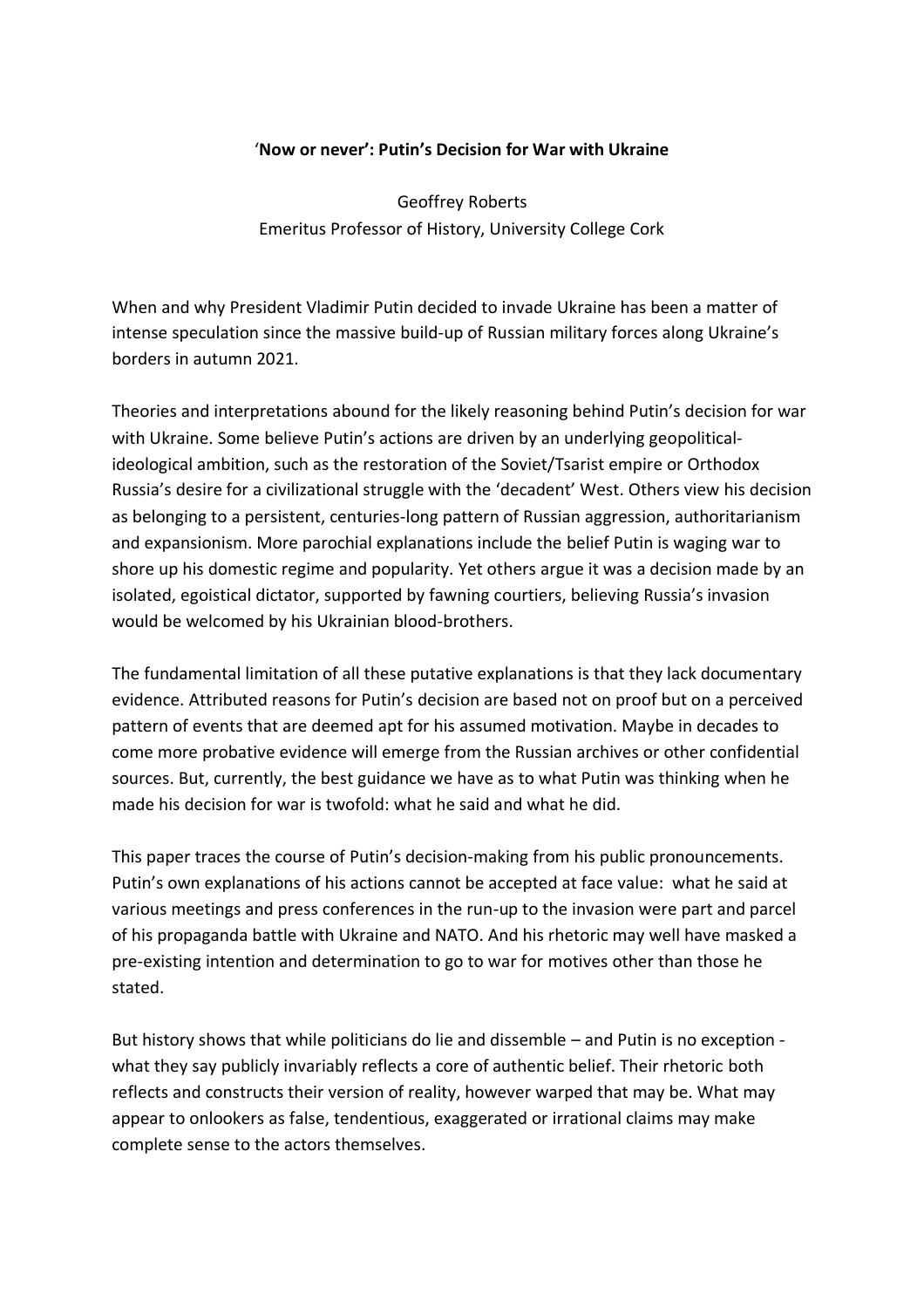#### **Preventative War**

On the eve of the invasion of Ukraine on 24 February 2022, many astute and well-informed commentators convinced themselves that the supposedly realistic and pragmatic Putin would not risk an attack.<sup>1</sup> Why, they asked rhetorically, would he undertake such a dangerous and risky operation, when his militarised diplomacy had already gained so much: faced with the threat of a Russian invasion of Ukraine, the world had taken notice of Putin's security concerns, the west had agreed to talk with Moscow about them and during the ensuing negotiations had made some significant concessions. Moreover, with 150,000 Russian Federation troops massed on its borders, Ukraine was no immediate military threat to the Donbass, let alone Russia.

What these commentators missed was Putin's apocalyptic vision of a future nuclear-armed Ukraine embedded in NATO and intent on provoking a Russian-Western war. From this perspective, going to war to stop Ukraine from becoming yet another NATO bridgehead on Russia's borders was not a difficult decision to make. As is often the case in decision-making processes that result in drastic military action, the hard option, the statesmanlike choice, would have been for Putin to persist with diplomacy and accept the risks of remaining at peace with Ukraine.

If the public record is to be believed, Putin felt he had no choice but to wage a preventative war against Ukraine. Much like Kaiser Wilhelm II and his advisors in July 1914 when they urged Austria-Hungary to crush the Serbian threat to their empire before it was too late, Putin concluded that it was 'now or never' – invade Ukraine before NATO's position in the country became too strong to risk war. And the hard fighting of the actual war with Ukraine can only have reinforced that calculation of Putin's.<sup>2</sup>

A pre-emptive strike, supposedly to preclude an even bloodier conflict in the future, is a standard and familiar justification for an aggressive war, often accompanied by delusions of achieving a quick, easy and decisive victory.

To note that Putin believed he had been backed into a corner by the west is not to endorse his perceptions and assessments of the situation. Still less does it lend any justification to his actions. As I and other Russian studies specialists state elsewhere:

"The invasion is Putin's war, a war of choice not necessity. The prime responsibility for the conflict, and all its sorrowful, devastating and dangerous consequences, is his." 3

Yet, a better understanding of Putin's calculations may help to clarify how this calamity could have been averted and how an even greater catastrophe could be prevented.  $4$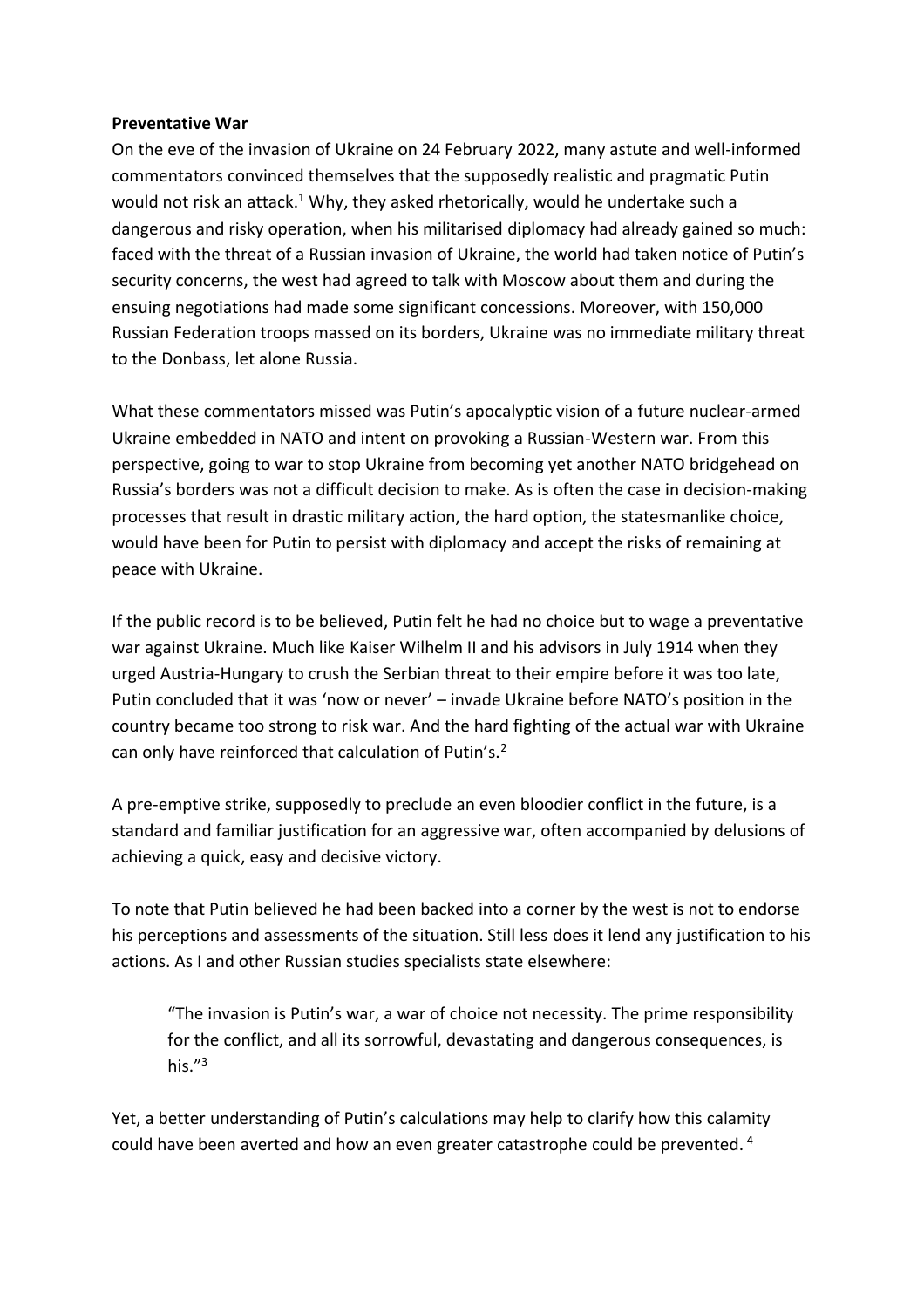#### **Militarised Diplomacy**

My starting point for this analysis is Putin's meeting with leading Russian diplomats on 18 November 2021. His speech to an expanded session of his foreign ministry's Board previewed the new version of Russia's Foreign Policy Concept, a document then being drafted. His remarks ranged across varied topics - coronavirus, climate change, economic and security issues, Sino-Russian relations – but contained no surprises except that when speaking about Ukraine he turned to his Foreign Minister, Sergey Lavrov, and said: "It is imperative to push for serious, long-term guarantees that safeguard Russia's security in this direction because Russia can't be constantly thinking about what could happen there tomorrow".

In making this point, Putin reiterated longstanding and repeated Russian complaints about NATO expansion and Ukraine's failure to implement the Minsk agreements on the conditional return of Donets and Lugansk to Ukrainian sovereignty. He also highlighted western supplies to Ukraine of modern lethal weapons, NATO's military manoeuvres close to Russia's borders, and the deployment of American anti-missile defence systems in Romania and Poland, which he claimed could easily be adapted for offensive purposes.<sup>5</sup>

Putin restated his demand for security guarantees at a December  $1<sup>st</sup>$  ceremony welcoming new ambassadors to Moscow:

"The threat on our western border is really growing, and we have mentioned it many times. It is enough to see how close NATO military infrastructure has moved to Russia's borders. This is more than serious for us. In this situation, we are taking appropriate military-technical measures…

While engaging in dialogue with the United States and its allies, we will insist on the elaboration of concrete agreements that would rule out any further eastward expansion of NATO and the deployment of weapons systems posing a threat to us in close proximity to Russia's territory. We suggest that substantive talks on this topic should be started.

I would like to note in particular that we need precise, legal guarantees, because our Western colleagues have failed to deliver on verbal commitments. Specifically, everyone is aware of assurances they gave verbally that NATO would not expand to the east. But they did absolutely the opposite. In effect, Russia's legitimate security concerns were ignored and they continue to be ignored in the same manner."<sup>6</sup>

The next day, in Stockholm, at a meeting of the OSCE Ministerial Council, Foreign Minister, Sergey Lavrov announced that Russia would soon present its proposals on halting NATO's further eastward expansion. "Absolutely unacceptable", he told the meeting, is "the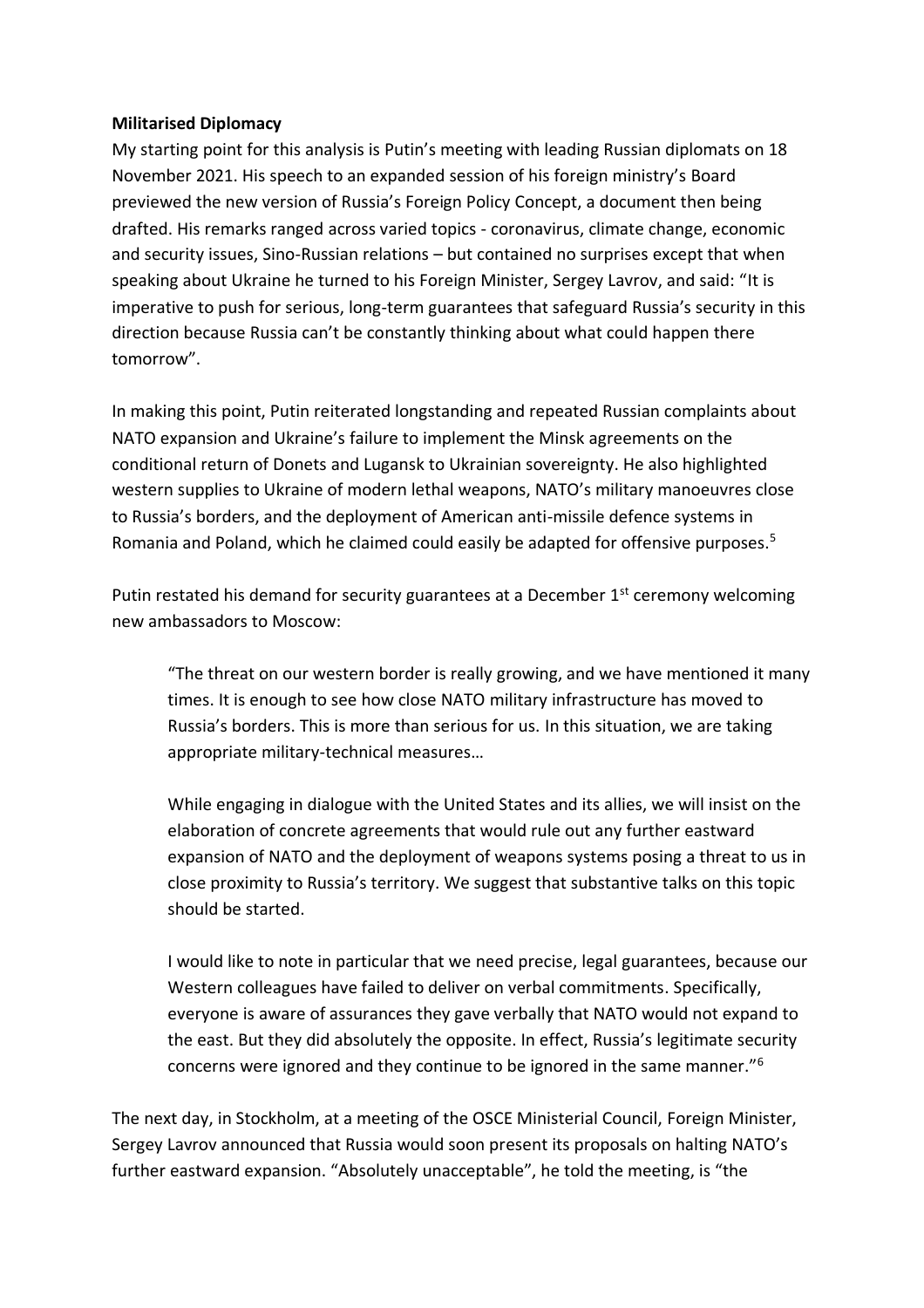transformation of our neighbouring countries into a bridgehead for confrontation with Russia and the deployment of NATO forces in the immediate vicinity of areas of strategic importance to our security".<sup>7</sup>

At a video conference with Joe Biden on 7 December, Putin again demanded reliable, legal guarantees that would halt NATO's expansion, while the US President protested the continuing building up of Russian military forces along Ukraine's borders.<sup>8</sup>

According to later claims by Putin, it was this meeting with Biden that prompted Moscow to formulate the written proposals on security guarantees presented to the United States on 17 December, and subsequently to NATO. These demanded a formal end to NATO 's expansion and restrictions on western deployments of troops and weaponry in Eastern Europe.<sup>9</sup>

On December 21<sup>st</sup>, Putin told an expanded meeting of his Defence Ministry's Board that it was "extremely alarming that elements of the US global defence system are being deployed near Russia…If this infrastructure continues to move forward, and if US and NATO military systems are deployed in Ukraine, their flight time to Moscow will be only 7-10 minutes, or even five minutes for hypersonic systems". Russia required legal guarantees, said Putin, not verbal assurances that NATO expansion would stop, because "fine words and promises" had not halted five waves of the western bloc's eastward expansion. If western states persisted with their policies, Russia would "take appropriate military-technical measures and will have a tough response to their unfriendly steps."<sup>10</sup>

Two days later, at his annual press conference, Putin's ire was directed at Ukraine, accusing Kiev of creating an 'anti-Russia' on its territory and of contemplating military action to retake control of Donets and Lugansk: "Under cover of new weapons systems radicals may well decide to settle the Donbass issue, as well as the Crimean issue, by military means."

Responding to a direct question from a foreign journalist as to whether he intended to invade Ukraine, Putin said that Russia's actions would depend on the existence of unconditional guarantees of its security. Pressed by the same journalist on what the west didn't understand about the Russian position, he said:

"You know, sometimes I get the feeling that we live in different worlds. They told us there would be no expansion but they expanded. They promised us equal guarantees but this equal security has failed to materialise. In 1918 an aide to President Woodrow Wilson said it would be a relief for the entire world if instead of one huge Russia, there was a separate state in Siberia and another four in Europe. In 1991 we divided ourselves into 15 but it seems even this was not enough for our partners. They believe that Russia is still too big, even after the Soviet Union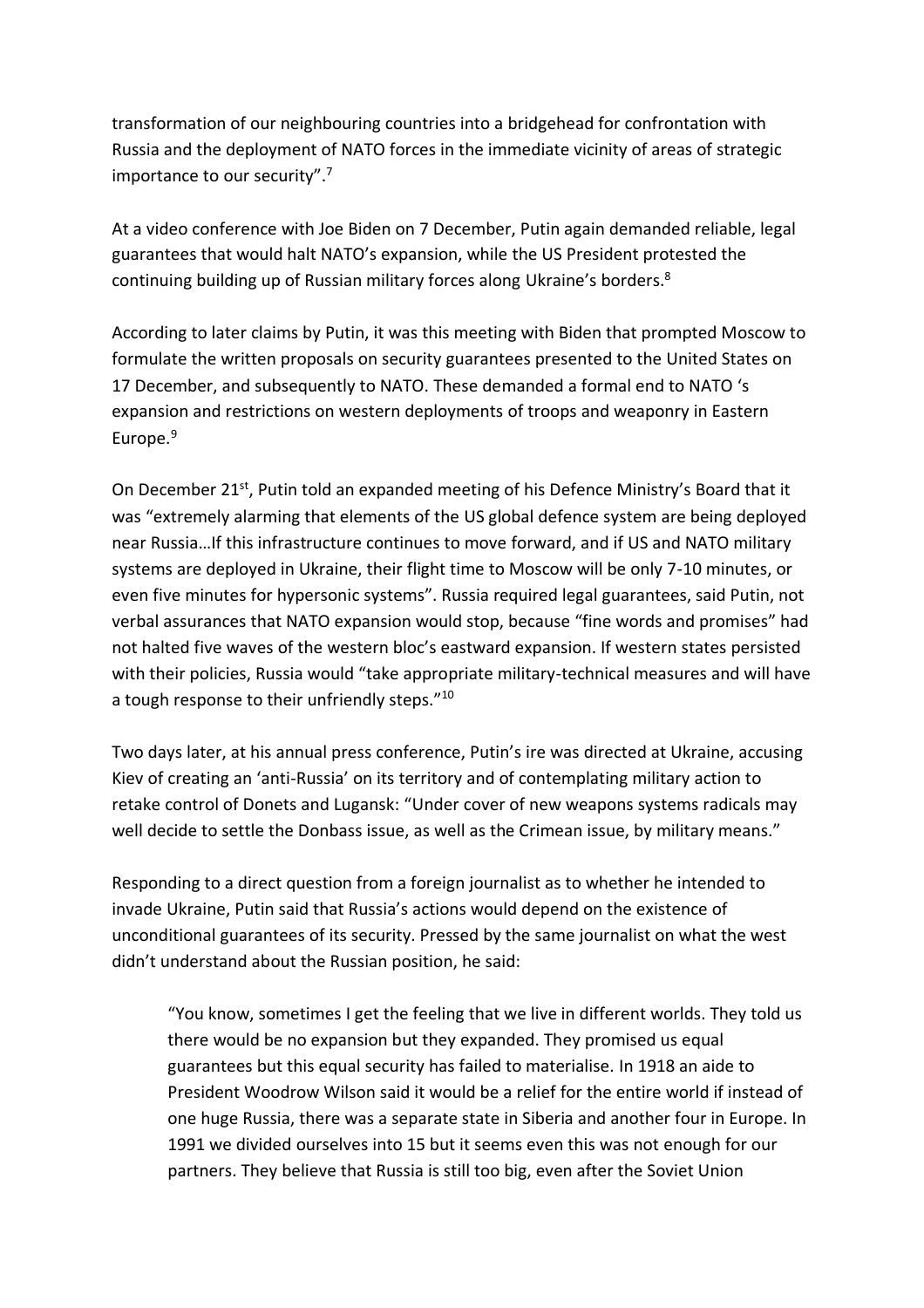collapsed, and we were left with just 146 million people. I believe this is the only way to explain their unrelenting pressure."

On the other hand, Putin did note the generally positive western response to the idea of discussions about Russia's security proposals: "Our American partners are telling us that they are ready to launch this conversation by starting talks early next year in Geneva. Both sides have appointed representatives. I hope that the situation develops in this very direction."<sup>11</sup>

## **Failed Negotiations**

During January there was some negotiating progress on arms control measures and on Russia's demand that the rights of states to join military alliances should be balanced by the 'indivisibility of security' i.e. that sovereign decisions should not endanger the security of other countries. However, on January 26<sup>th</sup> the west rejected Russia's central demand for a written guarantee that Ukraine would not join NATO.<sup>12</sup>

Putin was bitterly disappointed. At a joint press conference with Hungary's Premier, Victor Orban, on February  $1^{st}$ , he complained that "fundamental Russian concerns" were being ignored. Asked how he would respond to this situation, Putin replied:

"Listen attentively to what I am saying. It is written into Ukraine's doctrines that it wants to take Crimea back, by force if necessary. This is not what Ukrainian officials say in public. This is written in their documents.

Suppose Ukraine is a NATO member. It will be filled with weapons, modern offensive weapons will be deployed on its territory just like in Poland and Romania – who is going to prevent this. Suppose it starts operations in Crimea, not to mention Donbass. Crimea is sovereign Russian territory. We consider this matter settled. Imagine that Ukraine is a NATO country and starts these military operations. What are we supposed to do? Fight against the NATO bloc? Has anyone given at least some thought to this? Apparently not."

## He then claimed that

"The United States is not that concerned about Ukraine's security. Its main goal is to contain Russia's development. This is the whole point. In this sense, Ukraine is simply a tool to reach this goal.

This can be done in different ways: by drawing us into some armed conflict, or compelling US allies in Europe to impose tough sanctions on us…or by drawing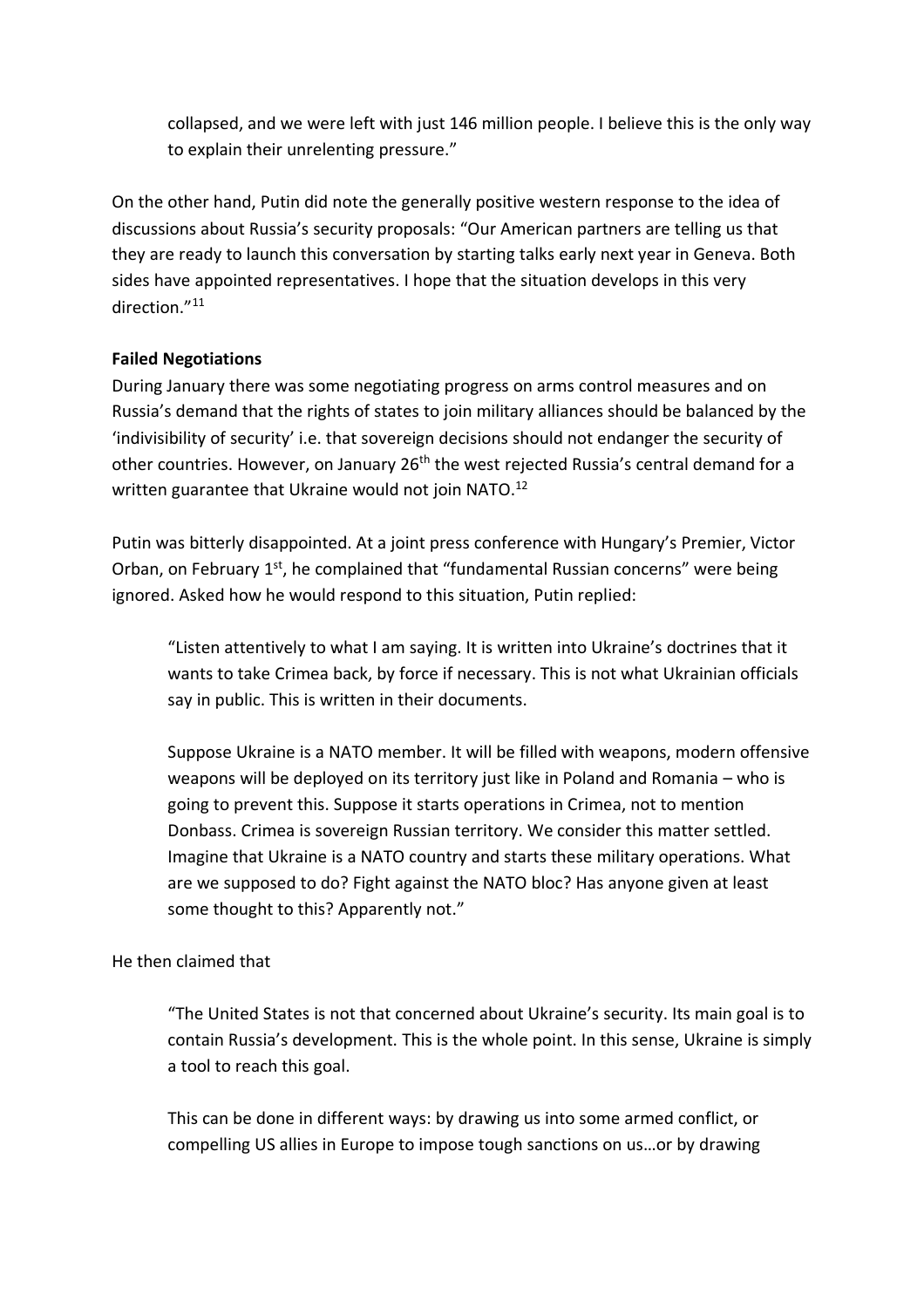Ukraine into NATO, deploying attack weapons there and encouraging some Banderites to resolve the issues of Donbass or Crimea by force…

We need to find a way to ensure the interests and security of all parties to this process: Ukraine, the other European countries and Russia. But this can only be done if the documents we proposed undergo a serious, thoughtful analysis. $"13$ 

On February 4<sup>th</sup>, Putin travelled to Beijing for the opening ceremony of the Winter Olympics. While there he signed a Chinese-Russian statement on the "new era of international relations". The document did not mention Ukraine, even in passing, but it did state:

"Russia and China stand against attempts by external forces to undermine security and stability in their common adjacent regions, intend to counter interference by outside forces in the internal affairs of sovereign countries under any pretext…The sides oppose further enlargement of NATO and call on the North Atlantic Alliance to abandon its ideologized cold war approaches, to respect the sovereignty, security and interests of other countries…The Chinese side is sympathetic to and supports the proposals put forward by the Russian Federation to create long-term legally binding security guarantees in Europe."<sup>14</sup>

On February 7th, in Moscow, Putin met French President Emmanuel Macron. The two men spoke for nearly six hours and at their follow-on press conference Putin rehearsed at length the Russian view of the roots of the current crisis: NATO expansion, Kiev's failure to implement the Minsk agreements, NATO and the US's aggressive character (Serbia, Afghanistan, Iraq, Libya, Syria), and Ukraine's domestic discrimination against Russian speakers. Asked point blank if he intended to invade Ukraine, Putin replied: "We are categorically opposed to NATO's eastward expansion…It is not us moving towards NATO but NATO moving towards us." He also reiterated the point that Ukraine's membership of NATO was dangerous because at some point in the future it might attempt to reoccupy Crimea and the Donbass by force and thereby spark a broader Russian-Western conflict.

Asked what he would do next, Putin said that Russia would draft a response to the documents it had received from NATO and Washington. He characterised the western documents as full of 'political clichés and proposals concerning minor issues" but did not think the dialogue would end there. $15$ 

On February 12<sup>th</sup>, Putin spoke to Macron on the telephone and "once again drew attention to the absence of a substantive response from the United States and NATO to the Russian initiatives" and also stressed "the reluctance of the leading western powers to prompt the Kiev authorities to implement the Minsk agreements."16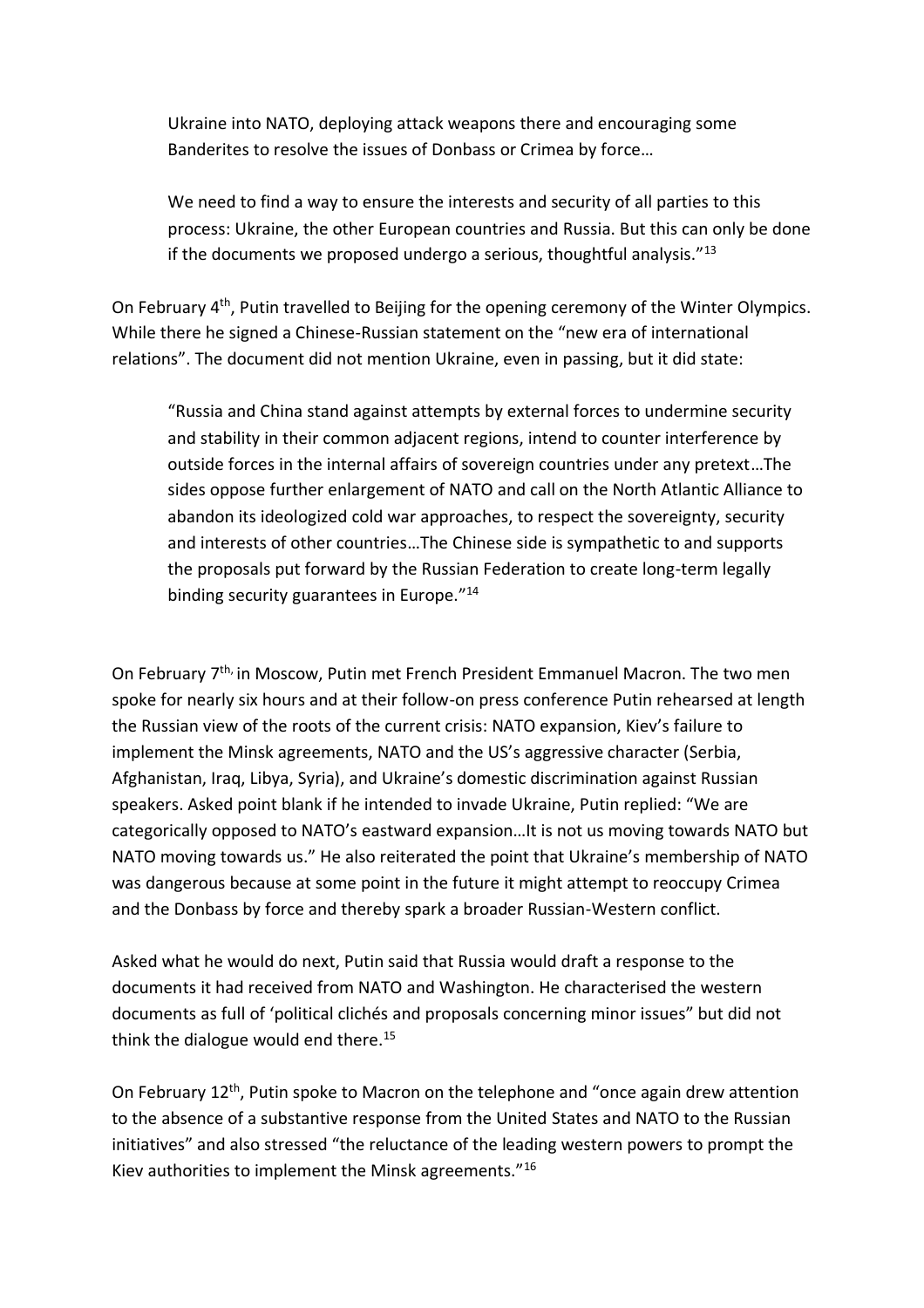In a televised meeting with Lavrov on February 14th, Putin asked his foreign minister: "Do you think we still have a chance of coming to terms with our partners on the key problems of our concern or is this simply an attempt to drag us into an endless negotiating process with no logical conclusion?"

"I must say that there is always a chance", replied Lavrov. "I think our opportunities are far from exhausted. Of course, [the negotiations] should not be endless, but I think we should still continue to pursue and build on them at this point." 17

The next day, Olaf Scholz, the new German Chancellor, arrived in Moscow for talks. At their joint press conference Putin said that Russia's security proposals were a package and all the fundamental issues needed to be negotiated together. In other words, as far as he was concerned, a formal end to NATO expansion remained integral to the discussion. Asked about the Russian State Duma's request that he recognise the independence of Donets and Lugansk, Putin indicated that he felt a solution within the Minsk framework was still possible, providing the French and German signatories to the agreements brought their influence to bear on Kiev.<sup>18</sup>

Lavrov handed the official Russian response to the western counter-proposals of late January to the US ambassador in Moscow on 17 February. The document warned, once again, that in the absence of legally binding security guarantees, Russia would resort to "military-technical means".<sup>19</sup>

Was this a genuine diplomatic demarche or had Putin already taken the decision for war?

# **Decision for War**

The final trigger for war may have been President Zelensky's defiant speech to the Munich Security Conference on February 19<sup>th</sup>, in which he threatened Ukrainian re-acquisition of nuclear weapons.

Another crucial contingency was a significant increase in the number of ceasefire violations along the border between Donets and Lugansk and Kiev-controlled Ukraine. During the period 17th-21st February there were hundreds and then thousands of explosions and other ceasefire violations.<sup>20</sup> Needless to say, both sides blamed each other for the escalation. Maybe, as the Ukrainians claimed, this was a deliberate provocation by the Donbass rebels, but as David C. Hendrickson pointed out, the great majority of the shelling originated from the Ukrainian side of the ceasefire line.<sup>21</sup> Whoever was responsible, it added greatly to the tension at a critical moment.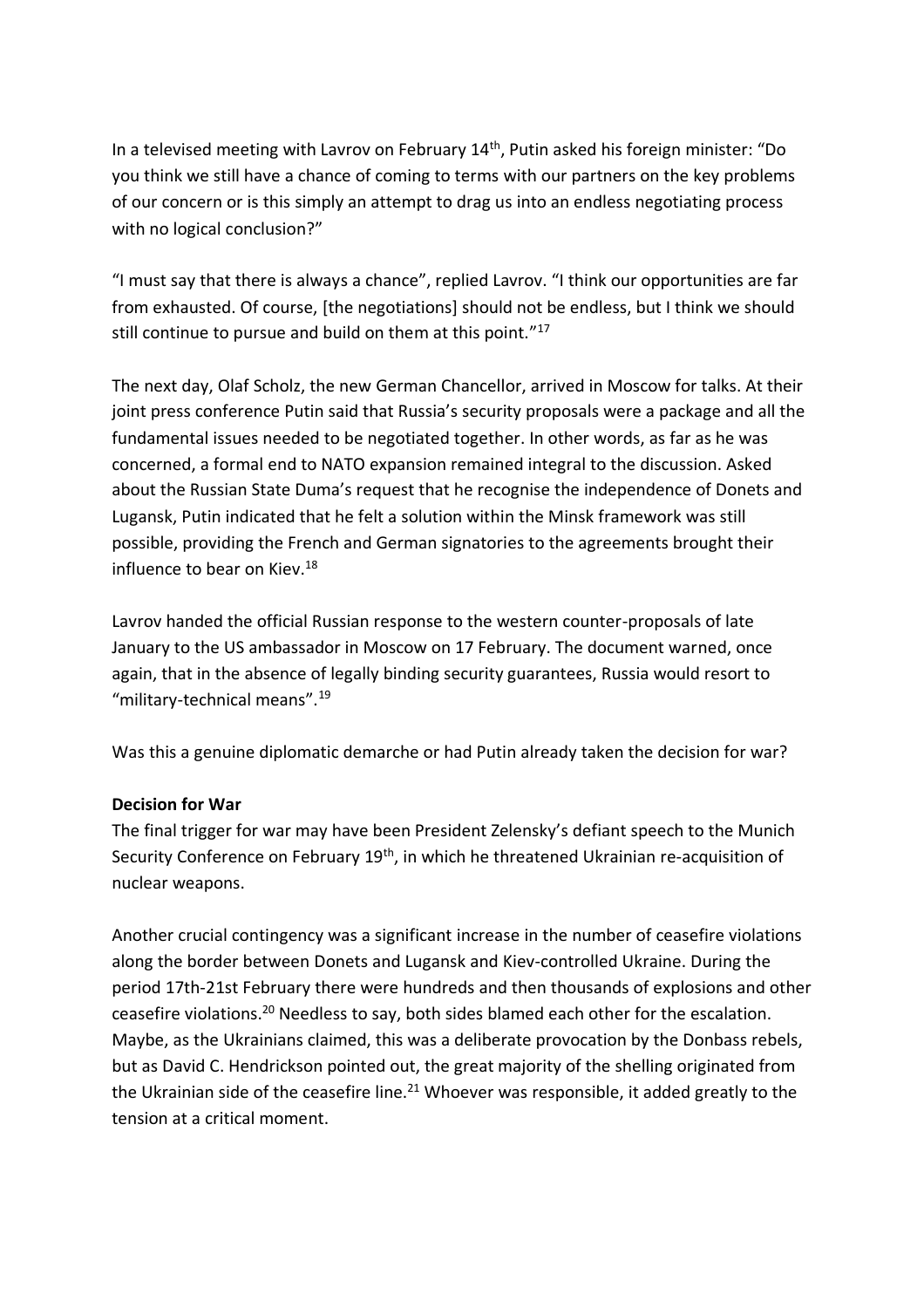According to the UN High Commissioner for Human Rights, during the 8-year (2014-2021) conflict between Kiev and the Donbass separatists there were an estimated 51,000-54,000 war-related casualties, of which 14,200-14,400 were fatalities, including at least 3,404 civilians.<sup>22</sup>

February 21<sup>st</sup> saw Putin convene a televised meeting of the Russian Federation's Security Council to advise him how he should to respond to a communist-sponsored Duma resolution calling for recognition of the independence of the People's Republics of Donets and Lugansk. A council recommendation in favour of recognition was a foregone conclusion but the discussion was less staged and more open than the impression given by western media reporting, suggesting that while Putin himself may have already made up his mind to go to war he had yet to tell his government.

In his preliminary remarks Putin once again stressed the danger that Ukraine would eventually become a member of NATO and then stage an attack on Crimea that would draw Russia into a broader conflict with the western alliance.

Lavrov spoke first and reported that while the west had rejected Russia's major proposals and arguments, there had been some progress in talks about reducing military tensions. Putin's Deputy Chief of Staff, Dmitry Kozak, then spoke about the futility of the Minsk agreement discussions with Ukraine, France and Germany: Ukraine did not want the Donbass back on Minsk's terms of regional autonomy, and western states were more than happy for the situation to remain a 'frozen conflict'.

Alexander Bortnikov, Head of the Federal Security Service, reported on intensified Ukrainian shelling of Donets and Lugansk, as did Defence Minister Sergey Shoigu, who added that Ukraine had concentrated nearly 60,000 troops on its border with the two breakaway republics. Sounding the alarm about the prospects of Ukraine acquiring nuclear weapons, Shoigu asserted that its equipment, technology and specialist knowledge were far greater than those of Iran and North Korea. He also pointed to 'radical nationalist battalions' scattered across Ukraine and saw signs they were "preparing to deal with the Donbass issue with the use of force".

Former President, Dmitry Medvedev, made a comparison with his 2008 decision to recognise the independence of Abkhazia and South Ossetia following the short-lived Georgian-Russian war of that year. The situation today was more complicated, admitted Medvedev, but also simpler because Russia now knew that it could withstand the western sanctions that would inevitably result if it recognised Donets and Lugansk. In any event, Russian-Western tensions would eventually subside, and discussions about strategic security issues would resume. Medvedev even quoted the Russian writer Mikhail Bulgakov's aphorism: never ask for anything, they will come to you themselves and offer everything.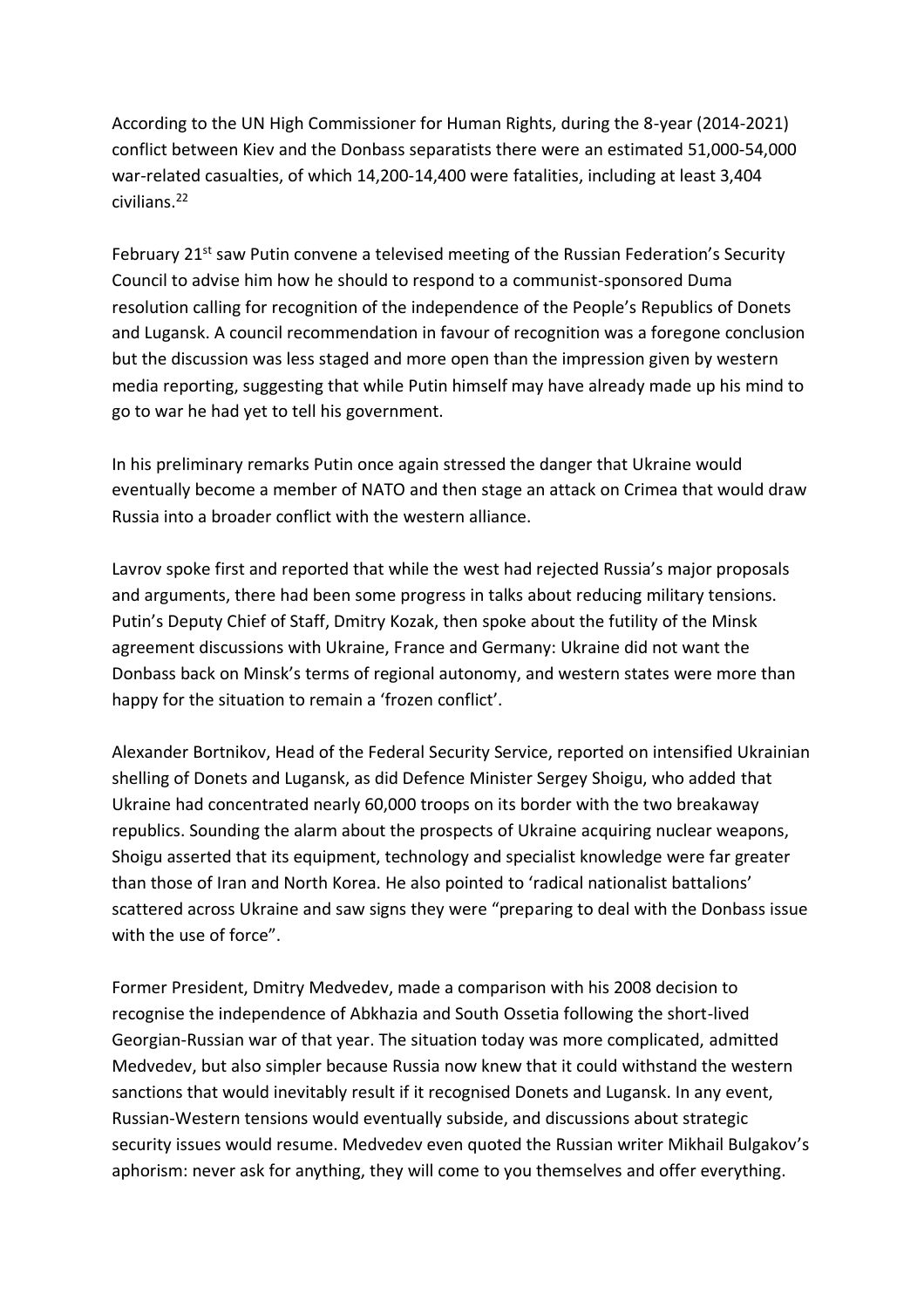In his contribution, Duma Chair, Vyacheslav Volodin, pointed out that the resolution to recognise the independence of Donets and Lugansk had been supported by 351 out of 450 members of parliament, while Chair of the Federation Council, Valentina Matviyenko, spoke of the unfolding "humanitarian catastrophe" in the Donbass.

The Secretary of the Council, Nikolai Patrushev, was convinced the Americans wanted to "collapse" the Russian Federation but he still favoured another summit with President Biden in order to allow one last chance to implement the Minsk agreements. In a highly revealing statement, Prime Minister Mikhail Mishustin said that he and his government, anticipating recognition of the DPR and the LPR, had been "preparing for months" its response to possible western sanctions.

Sergey Naryshkin, the Director of Foreign Intelligence, claimed the "thesis" that Russia plans to invade Ukraine was American war propaganda designed to provoke Kiev into yet another attempt to resolve the Donbass problem by force. Nevertheless, he, too, favoured one last approach to the United States. Questioned by Putin as to whether he favoured starting a negotiating process or recognising DPR and LPR sovereignty, Naryshkin stumbled and said he favoured incorporation of the two republics into Russia but corrected himself when Putin pointed out this was not the proposal on the table.

The final council speaker was Interior Minister, Vladimir Kolokoltsev, who proposed the two republics should be recognised within the administrative boundaries they had occupied before their split from Ukraine i.e. the greater Donbass area.

At the end of the meeting Putin asked Lavrov, Shoigu and Bortnikov to state formally if they favoured recognition. All answered in the affirmative, as did Viktor Zolotov, the head of the Russian National Guard, who accused the Americans of "rushing weapons to Ukraine and trying to create nuclear arsenals that will backfire on us in the future."<sup>23</sup>

A few hours later a visibly troubled and emotional Putin returned to the television screen to tell his compatriots that he had decided to recognise the independence of Donets and Lugansk and to sign mutual assistance treaties with the two republics. His preceding address left little room for doubt that he had decided to go to war. The only question was how extensive and ambitious the military operation would be.

In analysing what appears to have been an extempore speech by Putin, some commentators have focused on the first half of the address in which he recapitulated and radicalised his previous statements on the history and nature of the Ukrainian state. Modern Ukraine, said Putin, was a creation of Lenin and the Bolsheviks, who had imposed arbitrary administrative borders that separated millions of Russians from their homeland and incubated a virulent Ukrainian nationalism. The Ukrainian state that emerged from the ruins of the USSR was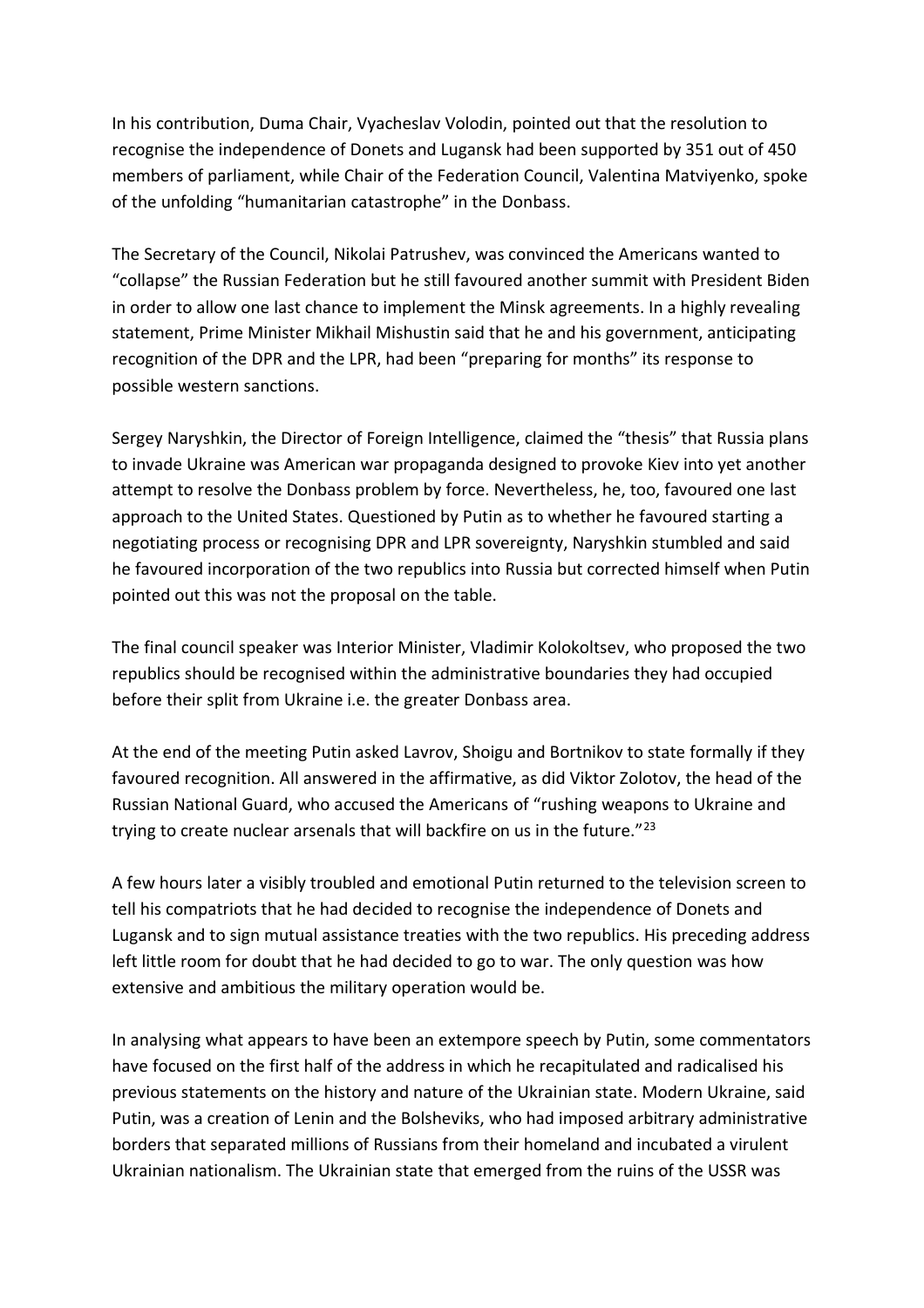corrupt and oligarchic and its statehood merely a cover for the pillage and exploitation of its people, claimed Putin. Urged on by foreign states, ultra-nationalists took advantage of justified public anger and staged the 2014 Maidan coup. Under cover of patriotism the Ukrainian state was then privatised and Kiev sought to root out Russian culture and language and repress Ukraine's citizens who identified as ethnic Russians.<sup>24</sup>

But perhaps a more important factor in Putin's immediate decision for war -- as opposed to its deeper origins -- was his alarmist picture of Ukraine's long-term military threat to Russia, and it was the spectre of a nuclear-armed Ukraine that loomed large:

"If Ukraine acquires weapons of mass destruction, the situation in the world and in Europe will drastically change, especially for us in Russia. We cannot but react to this real danger, all the more so since, let me repeat, Ukraine's western patrons may help it acquire those weapons"

According to Putin, Ukraine's *de facto* integration into NATO was already proceeding apace with the aim of establishing western military bases on Ukrainian territory. Putin noted that a number of western states were still very sceptical about Ukraine's membership of the alliance but he maintained that even if Ukraine didn't join NATO immediately it would do so in the future:

"The information we have gives us good reason to believe that Ukraine's accession to NATO and the subsequent deployment of NATO facilities has already been discussed and is only a matter of time. Given this scenario, the level of military threats to Russia will increase dramatically. At this point the risks of a sudden strike on our country will multiply."

Regarding the Donbass, Putin claimed that Kiev was trying to orchestrate a blitzkrieg against the region. Russia, said Putin, had done everything it could to preserve Ukraine's territorial integrity but it was all in vain because

"Presidents and Rada deputies come and go, but deep down the aggressive and nationalistic regime in Kiev remains unchanged. It is entirely a product of the 2014 coup and those who then embarked on the path of violence, bloodshed and lawlessness did not recognise then and do not recognise now any solution to the Donbass issue other than a military one."<sup>25</sup>

The next day, Putin answered questions from Russian journalists about the recognition of Donets and Lugansk. One questioner wanted to know if Zelensky's threat that Ukraine would re-obtain nuclear weapons was real or just talk?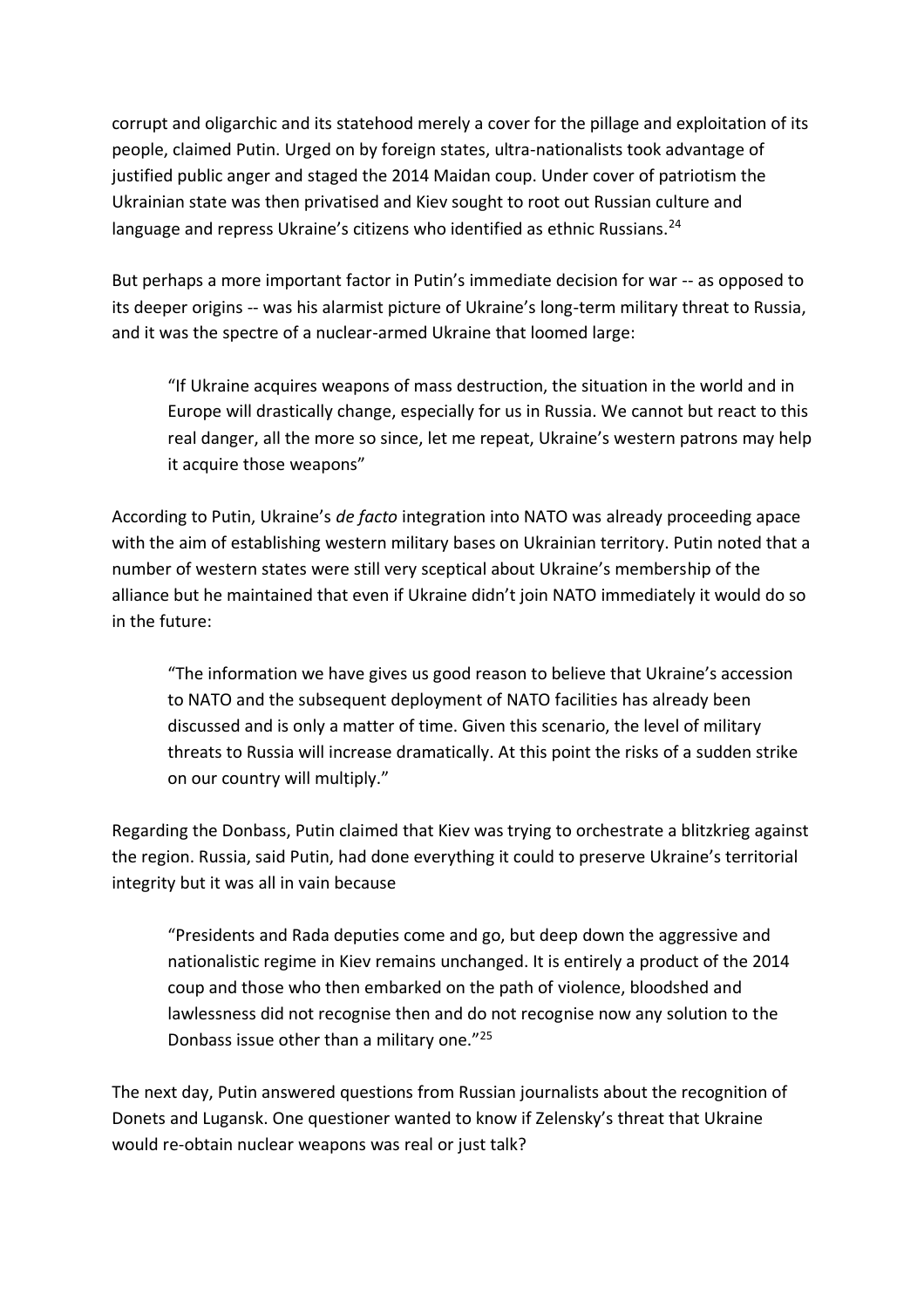Putin replied:

"We take it that these words were primarily addressed to us. I want to say that we have heard them. Ever since Soviet times, Ukraine has had fairly broad nuclear competencies, they have several nuclear power units and the nuclear industry is fairly well developed, they have dedicated schools, there is everything there to solve this issue much faster than in those countries which are solving matters from scratch…

They only lack one thing – uranium enrichment systems. But this is a matter of technology, it is not unsolvable for Ukraine, it can be remedied quite easily. As to delivery vehicles, they have old Soviet-made Tochka-U missiles with a range of 110 kilometres. This is also not a problem in view of the competencies, say, at Yuzhmash, which used to manufacture intercontinental ballistic missiles for the Soviet Union.

What is the threat to us? The appearance of tactical nuclear weapons in Ukraine is a strategic threat to us. Because the range can be extended from 110 kilometres to 300, to 500 – and that is it, Moscow will be in the strike zone. This is a strategic threat to us. And that is how we took it. We definitely must and will take it very seriously."<sup>26</sup>

A couple days later, on 24 February, in yet another televised address, Putin invoked a redolent historical analogy in defence of his decision to launch a pre-emptive strike against Ukraine.

In 1940 and 1941, said Putin, the Soviet Union had gone to great lengths to prevent or at least delay war with Nazi Germany. To that end the USSR had restrained its preparations to meet Hitler's attack and when Stalin finally did heed the advice of his generals, it was too late. "The attempt to appease the aggressor ahead of the Great Patriotic War proved to be a mistake which came at a high cost for our people. In the first months after hostilities broke out, we lost vast territories of strategic importance, as well as millions of lives. We will not make this mistake a second time. We have no right to do so."<sup>27</sup>

Shortly after, at a meeting with representatives of Russian business circles, Putin told the gathering:

"What is happening is a forced measure. There were simply no chances left for taking a different course of action. The security risks that had been created were so high that it was impossible to respond by other means. All attempts had come to nothing…This was a forced measure because risks could have created for us to the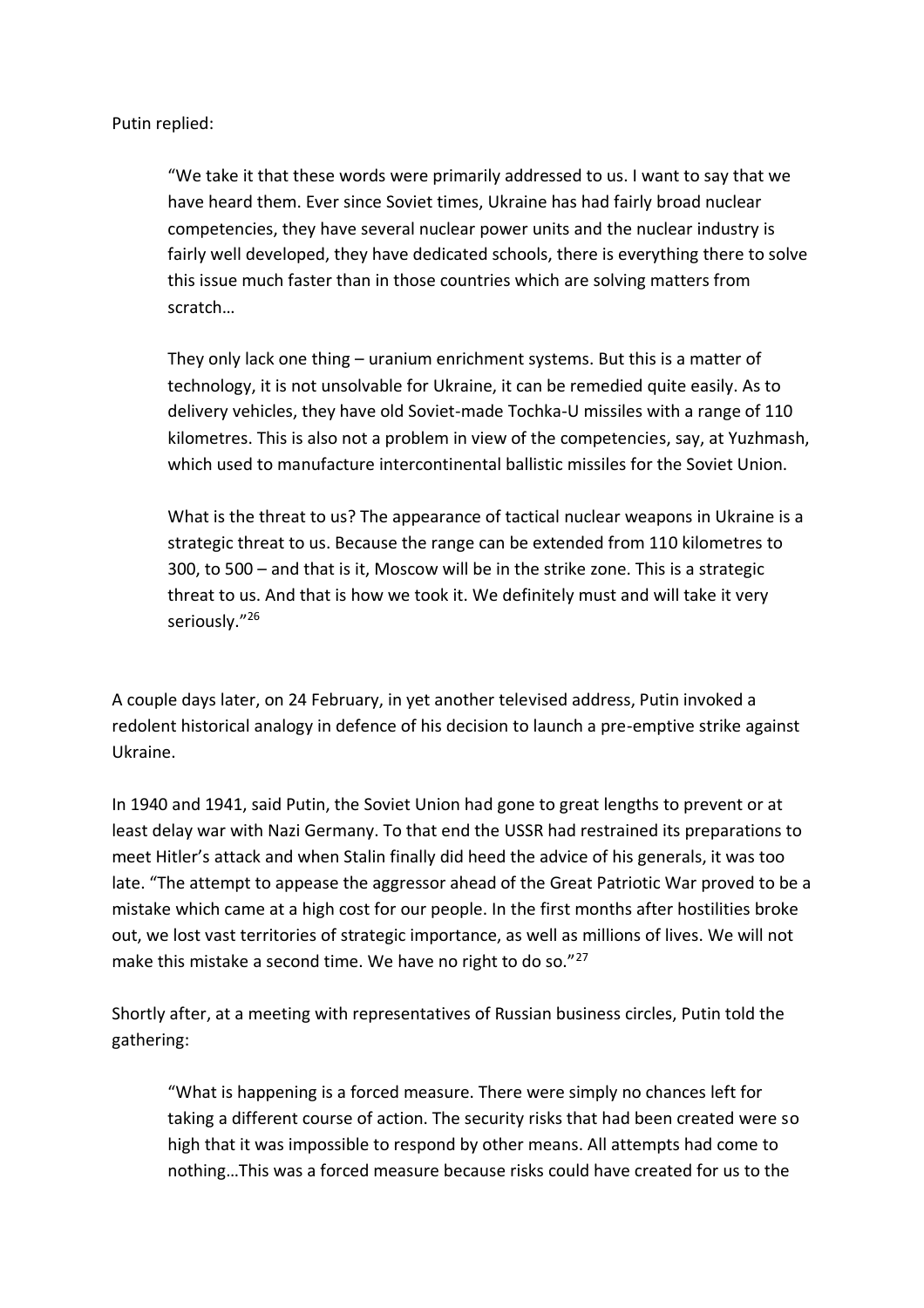extent that it would have been impossible to conceive how our country could even exist in the future."<sup>28</sup>

In making his decision for war, many diverse factors must have featured in Putin's thinking: global and local contexts, strategic and political calculations, historical and immediate experiences of his dealings with Ukraine and the west. While his fears about the consequences of a future nuclear-armed Ukraine may have been over-stated, the unfolding public narrative indicates this was the factor that tipped the balance of his calculations in favour of invading Ukraine, despite the possible costs of doing so.

## **A Preventable War?**

Could war have been prevented by a Russian-Western deal that halted NATO expansion and neutralised Ukraine in return for solid guarantees of Ukrainian independence and sovereignty? Quite possibly. No war is inevitable until the moment of decision. That was as true in February 2022 as it was in July 1914. A constant theme of Putin's public discourse throughout the pre-invasion crisis was his extreme distrust of the west and the distance between their words and deeds, especially the United States. Significant western concessions in relation to Russia's security concerns may have assuaged his most pessimistic forebodings and have persuaded him the risks of peace were lower than those of war.

More in doubt is the idea that such a deal could now become the basis for a ceasefire and a peace agreement between Russia and Ukraine. War transforms perceptions and radicalises strategic-political goals. Such was the case with Germany during the First World War. Ukraine's battling defiance and the west's intransigence in face of his blatantly aggressive war can only have reinforced Putin's narrative that Russia is engaged in an existential struggle with NATO and the United States. Given the enormous costs of the war, he is unlikely to settle for less than significant territorial gains as well complete gratification of his security demands.

If there is a glimmer of hope, it is that Putin's words indicate the war's primary purpose is geopolitical – to safeguard Russia against a perceived nuclear-armed Ukraine-NATO threat. A grand bargain and genuine compromise to radically restructure Russia's relations with Ukraine and the west might be enough to deflect him from pursuing a prolonged confrontation and struggle with NATO – a conflict that could prove far more dangerous and devastating than the Soviet-Western cold war.

GR/2/4/2022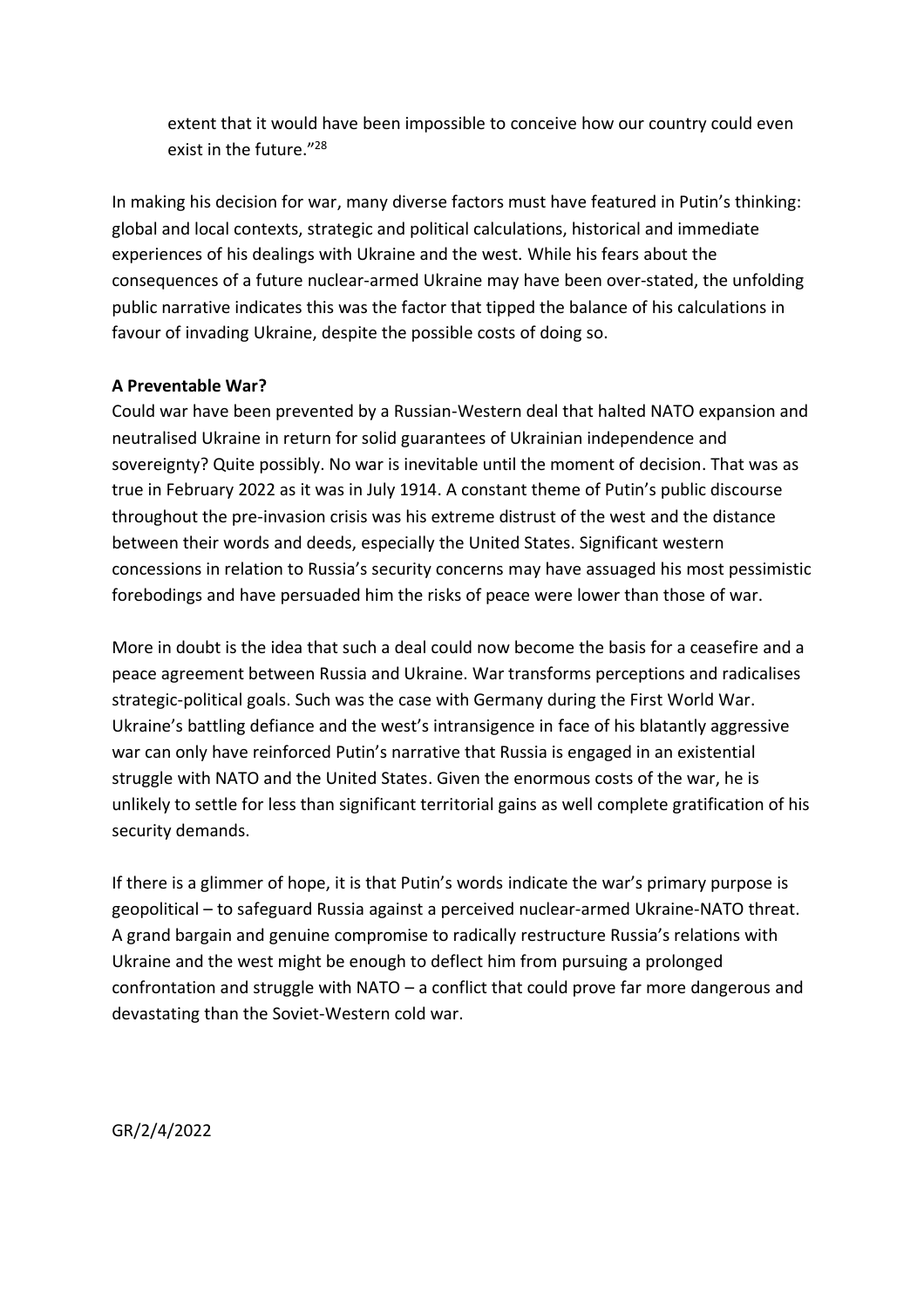<sup>2</sup> 'Now or never' was what the Kaiser scribbled on a report from his ambassador in Vienna. See further: M. Trachtenberg, "The Coming of the First World War: A Reassessment" in his *History & Strategy*, Princeton UP 1991.

<sup>3</sup> 'End the Invasion of Ukraine Now! Appeal from Russian studies scholars': [https://www.change.org/p/academics-end-the-invasion-of-ukraine-now-appeal-by-russian](https://www.change.org/p/academics-end-the-invasion-of-ukraine-now-appeal-by-russian-studies-specialists?utm_content=cl_sharecopy_32548172_en-GB%3A4&recruiter=1255912202&utm_source=share_petition&utm_medium=copylink&utm_campaign=share_petition)[studies-specialists?utm\\_content=cl\\_sharecopy\\_32548172\\_en-](https://www.change.org/p/academics-end-the-invasion-of-ukraine-now-appeal-by-russian-studies-specialists?utm_content=cl_sharecopy_32548172_en-GB%3A4&recruiter=1255912202&utm_source=share_petition&utm_medium=copylink&utm_campaign=share_petition)[GB%3A4&recruiter=1255912202&utm\\_source=share\\_petition&utm\\_medium=copylink&ut](https://www.change.org/p/academics-end-the-invasion-of-ukraine-now-appeal-by-russian-studies-specialists?utm_content=cl_sharecopy_32548172_en-GB%3A4&recruiter=1255912202&utm_source=share_petition&utm_medium=copylink&utm_campaign=share_petition) [m\\_campaign=share\\_petition.](https://www.change.org/p/academics-end-the-invasion-of-ukraine-now-appeal-by-russian-studies-specialists?utm_content=cl_sharecopy_32548172_en-GB%3A4&recruiter=1255912202&utm_source=share_petition&utm_medium=copylink&utm_campaign=share_petition)

<sup>4</sup> The narrative that follows is commensurate with the more analytical approach to the war's origins taken by Richard Sakwa, "The March of Folly Resumed: Russia, Ukraine and the West", <https://prruk.org/the-march-of-folly-resumed-russia-ukraine-and-the-west/> and Nicholai Petro. "A True Solution to the Tragedy of Ukraine", [https://nationalinterest.org/feature/true-solution-tragedy-ukraine-201302.](https://nationalinterest.org/feature/true-solution-tragedy-ukraine-201302)

<sup>5</sup> Expanded meeting of the Foreign Ministry Board, 18 November 2021, [http://en.kremlin.ru/events/president/news/67123.](http://en.kremlin.ru/events/president/news/67123) All the quotations from Putin's speeches and statements derive from the documents published on the English-language version of his presidential website, checked against the Russian originals for the purpose of streamlining some of the translations.

<sup>6</sup> Ceremony for presenting foreign ambassadors' letters of credence, 1 December 2021, [http://en.kremlin.ru/events/president/news/67250.](http://en.kremlin.ru/events/president/news/67250)

 $<sup>7</sup>$  Statement by Mr Sergey Lavrov, Minister of Foreign Affairs of the Russian Federation, at</sup> the 28th meeting of the OSCE Ministerial Council, Stockholm, 2 December 2021, [https://www.osce.org/files/f/documents/a/c/506840.pdf.](https://www.osce.org/files/f/documents/a/c/506840.pdf)

<sup>8</sup> Meeting with President Joseph Biden, 7 December 2021, [http://en.kremlin.ru/events/president/news/67315.](http://en.kremlin.ru/events/president/news/67315)

<sup>9</sup> [Draft] Treaty between The United States of America and the Russian Federation on security guarantees", 17 December,

[https://mid.ru/ru/foreign\\_policy/rso/nato/1790818/?lang=en&TSPD\\_101\\_R0=08765fb817a](https://mid.ru/ru/foreign_policy/rso/nato/1790818/?lang=en&TSPD_101_R0=08765fb817ab200089e5e1b97d09c2606ac7850ae1cbb5fe885e3cc9ee1d8ce3fac453c388b7c2ee086f1d522914300058f6a40cd82867c5bf2f3693a329e30181da4157d655f5ba298424da863cd3ba13d62ba95585bce2eba65cdd5e7a57a6693a329e30181da4157d655f5ba298424da863cd3ba13d62ba95585bce2eba65cdd5e7a57a6)

<sup>1</sup> For example, Michael Brendan Dougherty:

[https://www.nationalreview.com/corner/russia-has-collected-wins-war-would-mean](https://www.nationalreview.com/corner/russia-has-collected-wins-war-would-mean-loss/?utm_source=recirc-desktop&utm_medium=homepage&utm_campaign=right-rail&utm_content=corner&utm_term=first)[loss/?utm\\_source=recirc-desktop&utm\\_medium=homepage&utm\\_campaign=right](https://www.nationalreview.com/corner/russia-has-collected-wins-war-would-mean-loss/?utm_source=recirc-desktop&utm_medium=homepage&utm_campaign=right-rail&utm_content=corner&utm_term=first)[rail&utm\\_content=corner&utm\\_term=first.](https://www.nationalreview.com/corner/russia-has-collected-wins-war-would-mean-loss/?utm_source=recirc-desktop&utm_medium=homepage&utm_campaign=right-rail&utm_content=corner&utm_term=first) I circulated this piece to my contacts with the tagline: 'Russia-Ukraine war danger – an optimistic view'. To be fair, Dougherty's piece was published before the issue of Ukraine acquiring nuclear weapons became part of the crisis,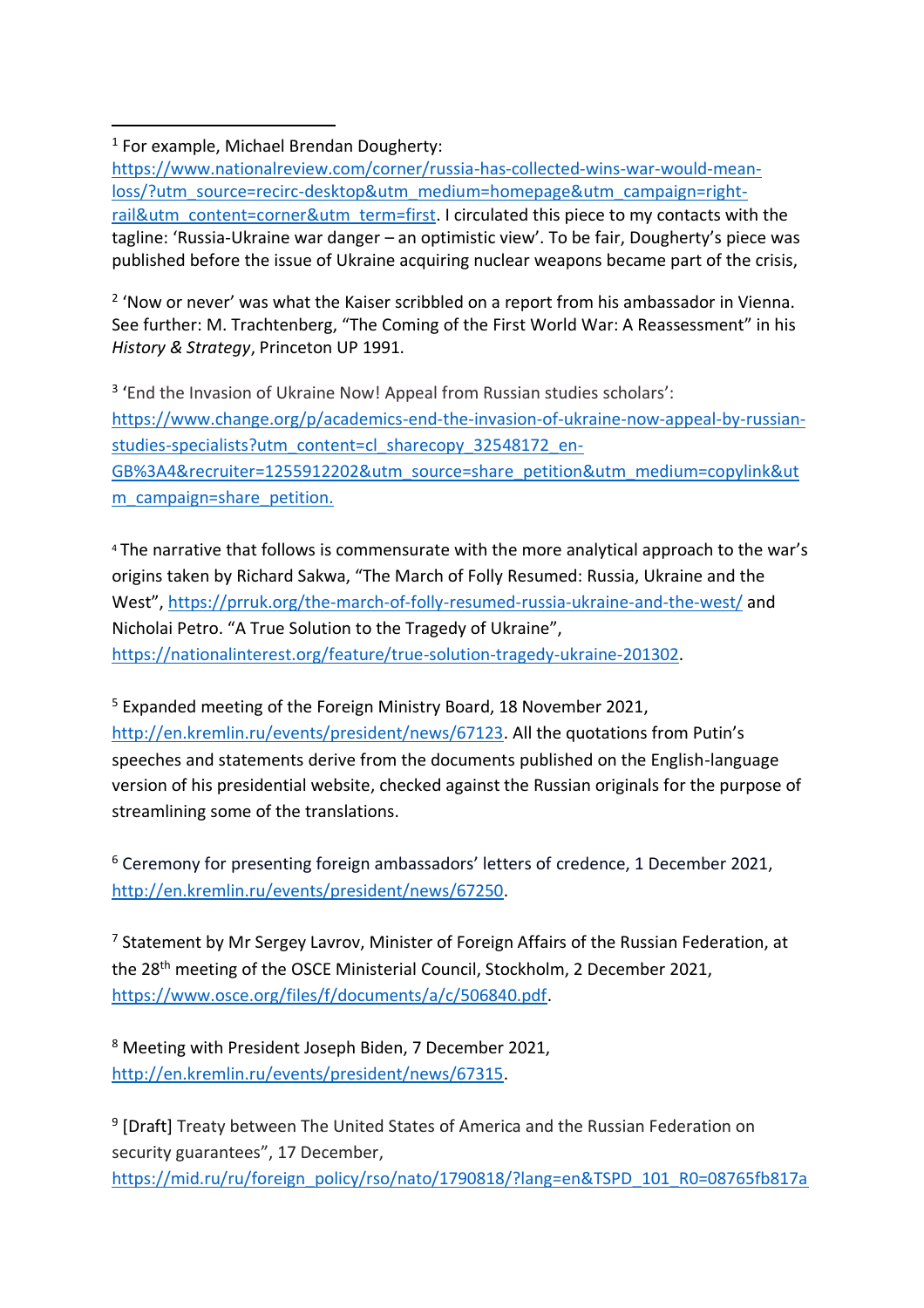[b200089e5e1b97d09c2606ac7850ae1cbb5fe885e3cc9ee1d8ce3fac453c388b7c2ee086f1d5](https://mid.ru/ru/foreign_policy/rso/nato/1790818/?lang=en&TSPD_101_R0=08765fb817ab200089e5e1b97d09c2606ac7850ae1cbb5fe885e3cc9ee1d8ce3fac453c388b7c2ee086f1d522914300058f6a40cd82867c5bf2f3693a329e30181da4157d655f5ba298424da863cd3ba13d62ba95585bce2eba65cdd5e7a57a6693a329e30181da4157d655f5ba298424da863cd3ba13d62ba95585bce2eba65cdd5e7a57a6) [22914300058f6a40cd82867c5bf2f3693a329e30181da4157d655f5ba298424da863cd3ba13d](https://mid.ru/ru/foreign_policy/rso/nato/1790818/?lang=en&TSPD_101_R0=08765fb817ab200089e5e1b97d09c2606ac7850ae1cbb5fe885e3cc9ee1d8ce3fac453c388b7c2ee086f1d522914300058f6a40cd82867c5bf2f3693a329e30181da4157d655f5ba298424da863cd3ba13d62ba95585bce2eba65cdd5e7a57a6693a329e30181da4157d655f5ba298424da863cd3ba13d62ba95585bce2eba65cdd5e7a57a6) [62ba95585bce2eba65cdd5e7a57a6693a329e30181da4157d655f5ba298424da863cd3ba13d](https://mid.ru/ru/foreign_policy/rso/nato/1790818/?lang=en&TSPD_101_R0=08765fb817ab200089e5e1b97d09c2606ac7850ae1cbb5fe885e3cc9ee1d8ce3fac453c388b7c2ee086f1d522914300058f6a40cd82867c5bf2f3693a329e30181da4157d655f5ba298424da863cd3ba13d62ba95585bce2eba65cdd5e7a57a6693a329e30181da4157d655f5ba298424da863cd3ba13d62ba95585bce2eba65cdd5e7a57a6) [62ba95585bce2eba65cdd5e7a57a6.](https://mid.ru/ru/foreign_policy/rso/nato/1790818/?lang=en&TSPD_101_R0=08765fb817ab200089e5e1b97d09c2606ac7850ae1cbb5fe885e3cc9ee1d8ce3fac453c388b7c2ee086f1d522914300058f6a40cd82867c5bf2f3693a329e30181da4157d655f5ba298424da863cd3ba13d62ba95585bce2eba65cdd5e7a57a6693a329e30181da4157d655f5ba298424da863cd3ba13d62ba95585bce2eba65cdd5e7a57a6)

 $10$  Expanded Meeting of the Defence Ministry Board, 21 December 2021, [http://en.kremlin.ru/events/president/news/67402.](http://en.kremlin.ru/events/president/news/67402)

<sup>11</sup> Vladimir Putin's annual news conference, 23 December 2021, [http://en.kremlin.ru/events/president/news/67438.](http://en.kremlin.ru/events/president/news/67438)

<sup>12</sup> https://www.politico.eu/article/us-delivers-written-reply-to-russia-on-security-demands/ <sup>13</sup> News conference following Russian-Hungarian talks, 1 February 2022, [http://en.kremlin.ru/events/president/news/67690.](http://en.kremlin.ru/events/president/news/67690)

<sup>14</sup> Chinese-Russian statement, 4 February 2022, http://en.kremlin.ru/supplement/5770. <sup>15</sup> News conference following Russian-French talks, 8 February 2022, [http://en.kremlin.ru/events/president/news/67735.](http://en.kremlin.ru/events/president/news/67735)

<sup>16</sup> Telephone conversation with President of France Emmanuel Macron, 12 February 2022, [http://en.kremlin.ru/events/president/news/67759.](http://en.kremlin.ru/events/president/news/67759)

**<sup>17</sup>** Foreign Minister Sergey Lavrov's working meeting with President of the Russian, Federation Vladimir Putin, 14 February 14, 2022. [https://mid.ru/en/press\\_service/minister\\_speeches/1798349/.](https://mid.ru/en/press_service/minister_speeches/1798349/)

<sup>18</sup> News conference following Russian-German talks, 15 February 2022, [http://en.kremlin.ru/events/president/news/67774.](http://en.kremlin.ru/events/president/news/67774)

<sup>19</sup> [https://www.themoscowtimes.com/2022/02/17/russia-will-be-forced-to-respond-if-us](https://www.themoscowtimes.com/2022/02/17/russia-will-be-forced-to-respond-if-us-does-not-engage-on-security-demands-a76439)[does-not-engage-on-security-demands-a76439.](https://www.themoscowtimes.com/2022/02/17/russia-will-be-forced-to-respond-if-us-does-not-engage-on-security-demands-a76439)

<sup>20</sup> [https://www.osce.org/ukraine-smm/reports/?filters=+ds\\_date:\(\[2022-02-](https://www.osce.org/ukraine-smm/reports/?filters=+ds_date:(%5b2022-02-01T00:00:00Z%20TO%202022-02-23T00:00:00Z%5d)&solrsort=score%20desc&rows=10) [01T00:00:00Z%20TO%202022-02-23T00:00:00Z\]\)&solrsort=score%20desc&rows=10.](https://www.osce.org/ukraine-smm/reports/?filters=+ds_date:(%5b2022-02-01T00:00:00Z%20TO%202022-02-23T00:00:00Z%5d)&solrsort=score%20desc&rows=10)

<sup>21</sup> [https://nationalinterest.org/feature/will-tensions-ukraine-boil-over-200725.](https://nationalinterest.org/feature/will-tensions-ukraine-boil-over-200725)

<sup>22</sup> [https://ukraine.un.org/sites/default/files/2022-02/Conflict](https://ukraine.un.org/sites/default/files/2022-02/Conflict-related%20civilian%20casualties%20as%20of%2031%20December%202021%20%28rev%2027%20January%202022%29%20corr%20EN_0.pdf)[related%20civilian%20casualties%20as%20of%2031%20December%202021%20%28rev%20](https://ukraine.un.org/sites/default/files/2022-02/Conflict-related%20civilian%20casualties%20as%20of%2031%20December%202021%20%28rev%2027%20January%202022%29%20corr%20EN_0.pdf) [27%20January%202022%29%20corr%20EN\\_0.pdf.](https://ukraine.un.org/sites/default/files/2022-02/Conflict-related%20civilian%20casualties%20as%20of%2031%20December%202021%20%28rev%2027%20January%202022%29%20corr%20EN_0.pdf) In general, see D.R. Marples (ed), *The War in Ukraine's Donbas*, CEU Press 2022.